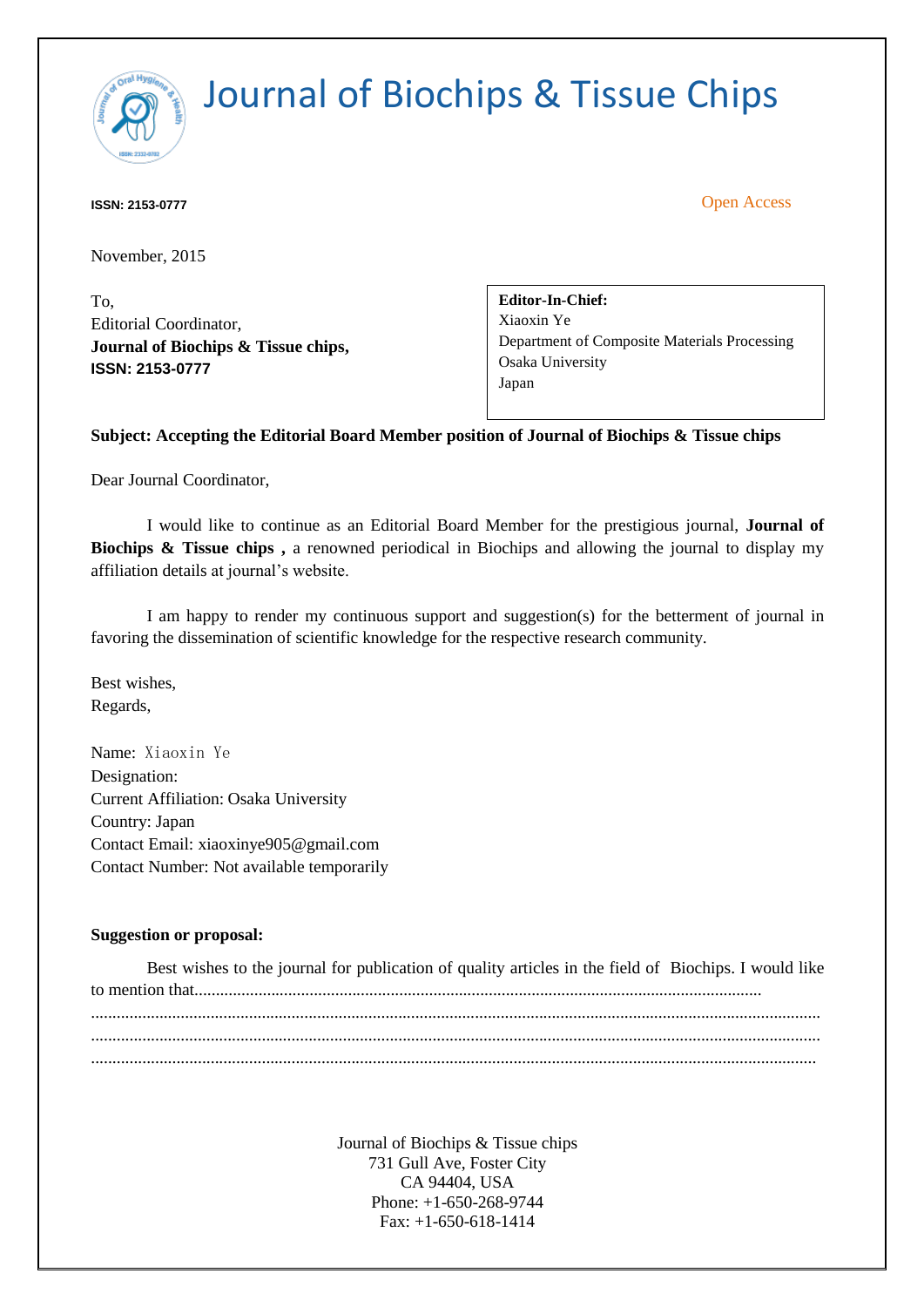

**ISSN: 2153-0777** Open Access

Dear Editors,

Thanks for your invitation.

The attachment is my reply and certificate of your journal editor is expected.

Thanks very much.

I'm sincerely looking forward to your reply.

Best wishes, Yours sincerely,

> Xiaoxin Ye, S.A.Researcher Address: Room 207, common research lab

Organization: Kondoh Lab, Department of Composite Materials Processing, Joining and Welding Research Institute (JWRI), Osaka University. E-mail: [xiaoxinye905@gmail.com](mailto:xiaoxinye905@gmail.com) (Permanent)

Phone: Not available temporarily

========================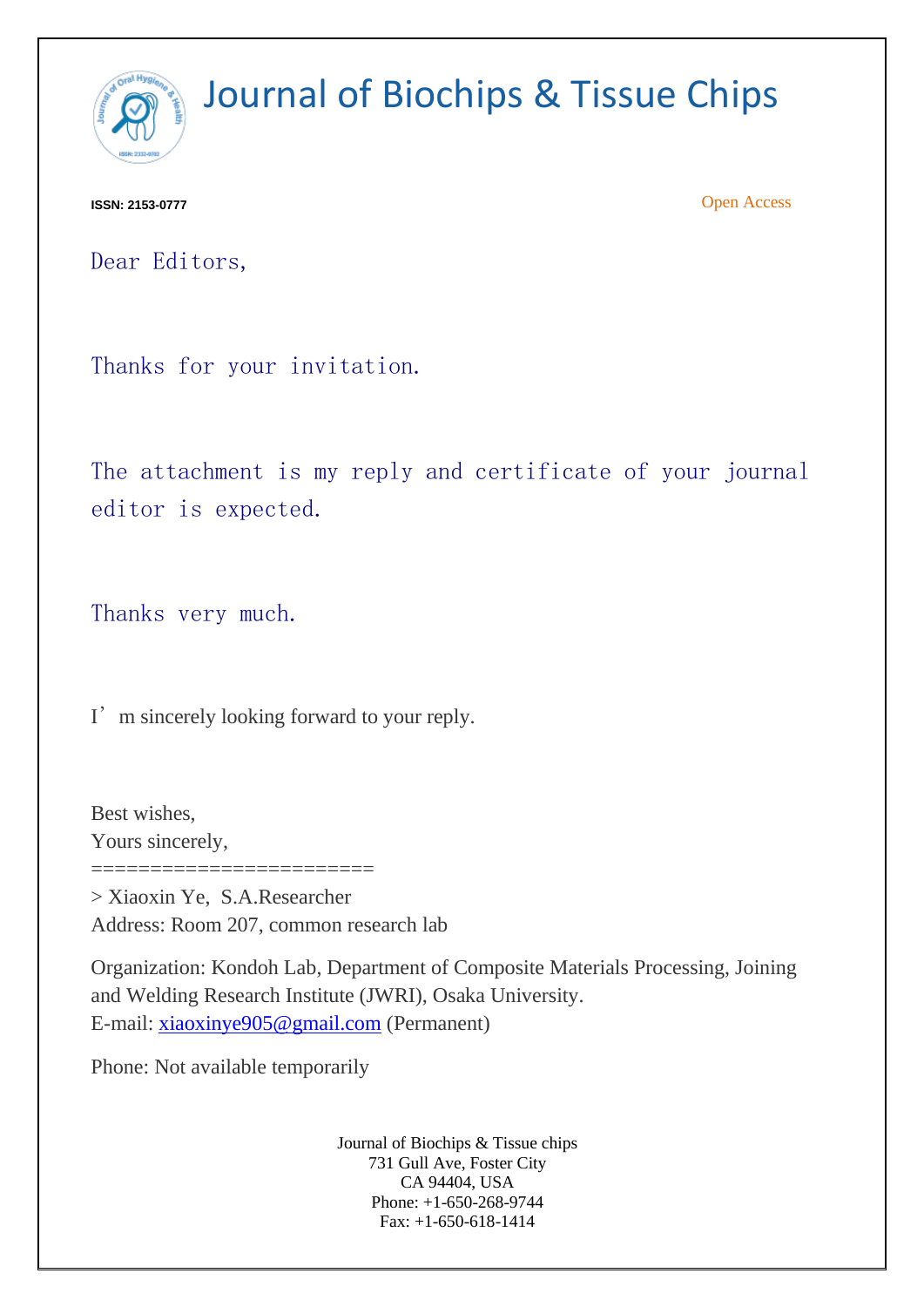

**ISSN: 2153-0777** Open Access

> 大阪大学接合科学研究所 複合化機構学分野 > 近藤研究室 特任研究員 >叶(葉)肖鑫 イエ シャオシン Ye Xiaoxin

From: [J Biochips and Tissue Chips](mailto:editor.jbtc@omicsinc.com)

Date: 2015-11-12 22:33

To: [xiaoxinye905@gmail.com](mailto:xiaoxinye905@gmail.com)

Subject: editorial board reformation

Dear Dr. Xiaoxin Ye,

Greetings from Journal of biochips & tissue chips

Hope you are doing well

Thank you for your immense support towards the success of our Journal.

It's a great pleasure to express our indebtedness to the eminent experts who are serving the prestigious role as an Editorial Board member for our esteemed journal.

In order to increase the Journal visibility in the scientific community, we are hereby "Reforming the Editorial Board" of the Journal. So I request you to send an acceptance and confirmation mail to be a part of honourable Editorial Board.